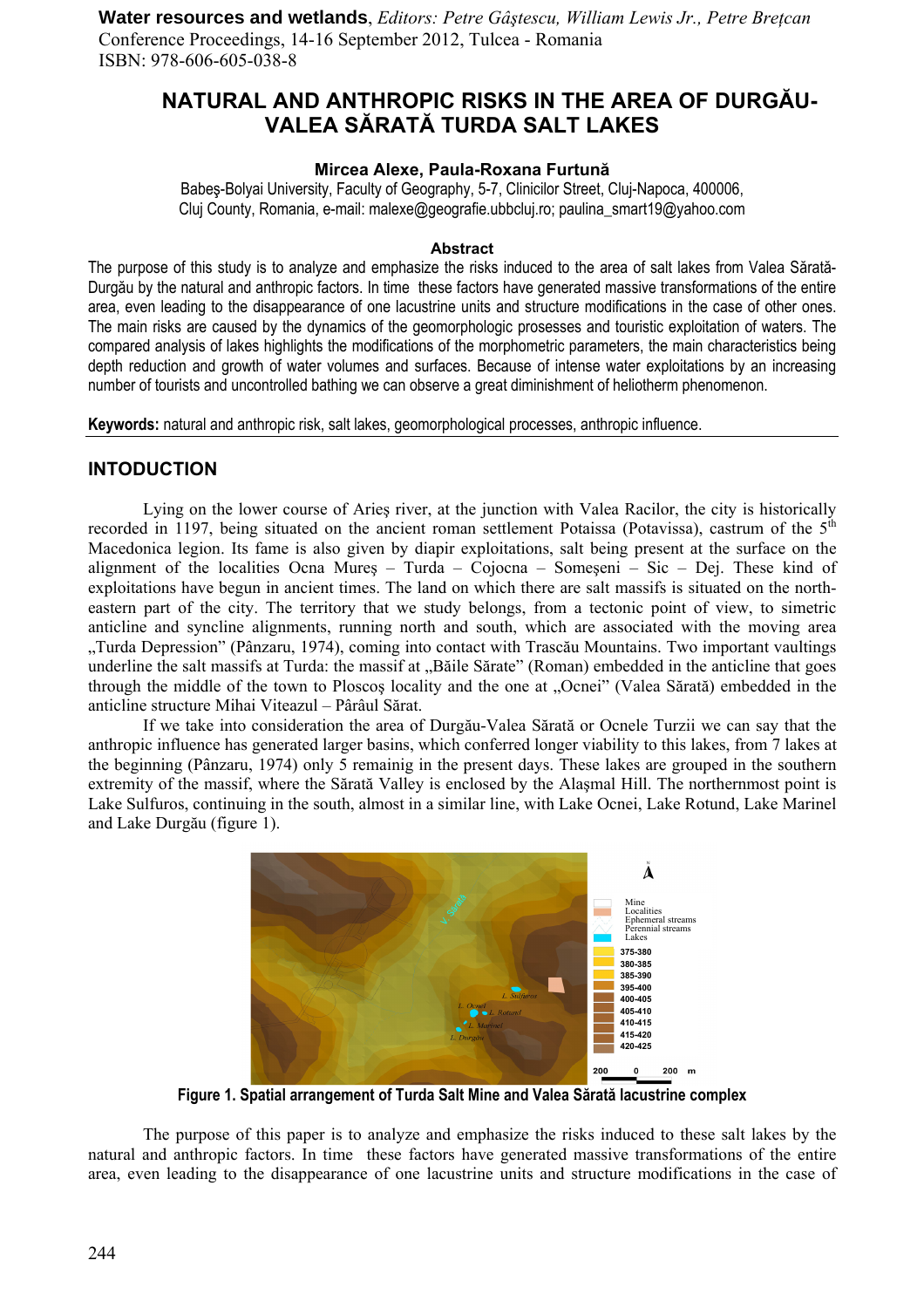other ones. The main risks are caused by the dynamics of the geomorphologic processes and touristic exploitation of waters.

## **RESULTS AND DISCUSSIONS**

 The presence of salt and crumbly deposits, combined with the action of some dynamic factors (climatic, hydrologic, bio-pedologic, tectonic, anthropic) have determined the appearance of some geomorphologic processes, which induced high transformations in the landscape of diapiric areas. Most of the salt lakes are situated in areas with high geomorphological risks. The gravitational processes are favorized by a series of factors: lithological, versant, intermittent vegetation layer. Linear processes, very dynamic in the lakes perimeter, produce lesser modifications than areal processes with a huge impact, which in certain situations have led to the disappearance of some lacustrine bassins (figure 2). On the slopes around the lakes streaming runs differentially in terms of rock, being materialized in ditch, temporary river course, clough on deluvial şi coluvial deposits, covering salt.

On the basin slopes which "shelters" the salt lakes, linear erosion forms (gully erosion, rills, temporary river courses, clough, torrents) co-operate and combine the formation of torrential shaping. The appearance of temporary river courses and clough is also conditioned by suffosion (chemical and hydrodynamic) and subsidence processes, which enter the areal erosion. The most representative scenes in the salt massifs area are given by landslide, creep and weathering, which lead to land degradation and appearance of badlands.



**Figure 2. Forms of linear and areal erosion in the lakes perimeter - Valea Sărată, Turda** 

 An other important factor is the anthropic influence by overloading the land with buildings. When these processes increase they can play a decisive part in the evolution of lakes. It was the case of Lake Carolina undone by a landslide in 1998, which affected the Almaş Hill, with a precipice detachment of 60 m and  $150 - 200$  m in length. This landslide continues its course towards Lake Durgău affecting the houses nearby at the same time. This lake developes under the disappearance of Lake Carolina which supplied it with salt water through an emissary. After losing the water supply source we have observed the entrance of Lake Durgău into an other phasis, nowadays being in a sweetening process because of the fresh water sources in the southern part of the border.The main direction of salt lakes formed in old mines is that of spatial expansion and depth reduction. To be able to catch these transformations regarding morphology and morphometry of lacustrine basins in time, we have appealed to topo-bathymetric surveys of all the salt lakes in the studied area. Then we have compared the results with the ones obtained in older measurements and displayed them in the chart beneath (table 1). Analyzing the morphometric elements we can observe a certain resemblance from an evolutive point of view, concerning gradual drawdown (figure 3), because of natural conditions and in certain cases because of human actions.

| Morphometric |      | Perimeter | Surface           | Maximum   | Average   | Length | Maximum   | Average   | Quotient of | Volume  |
|--------------|------|-----------|-------------------|-----------|-----------|--------|-----------|-----------|-------------|---------|
| elements     |      | (m)       | (m <sup>2</sup> ) | depth (m) | depth (m) | (m)    | width (m) | width (m) | sinuosity   | $(m^3)$ |
| ∟ake         | 1972 | 373,5     | 6031,3            | 4,4       | 2,16      | 120,5  | 81,0      | 50,05     | .36         | 13034,5 |
| Durgău       | 2005 | 365,9     | 7178.1            | 3,5       | 74.ا      | 125,9  | 86,3      | 57,01     | .22         | 12493,0 |
| Lake         | 1972 | 78.75     | 588.8             | 35,7      | 2,04      | 32,0   | 27.25     | 18,06     | .02         | 2202,7  |
| Marinel      | 2005 | 118,5     | 917,6             | 31,2      | 3,53      | 37,6   | 31,6      | 24,40     | .10         | 3238,6  |
| Lake         | 1972 | 151,5     | 1653,8            | 34.7      | 11.67     | 53.75  | 45.75     | 30.64     | l.05        | 19289.1 |
| Ocnei        | 2005 | 176,4     | 2134,3            | 33,3      | 12,30     | 59,7   | 51,3      | 35,75     | 0.08        | 26249.4 |
| _ake         | 1972 | 78.15     | 470,0             | 15,6      | 4,86      | 28.75  | 23,25     | 16,35     | 1,02        | 2243.3  |
| Rotund       | 2005 | 97,0      | 624.8             | 13,8      | 3,28      | 32,8   | 25,5      | 19,05     | .09         | 2050,6  |
| _ake         | 1972 | 182.7     | 1738.8            | 46.05     | 4.19      | 76.75  | 35,5      | 22.66     | .24         | 7277.9  |
| Sulfuros     | 2005 | 154.9     | 1439,0            | 45,2      | 3,45      | 61,3   | 32.8      | 23.47     | i.15        | 4962,6  |

**Table 1. Dynamics of the main morphometric elements of salt lakes in Valea Sărată - Durgău**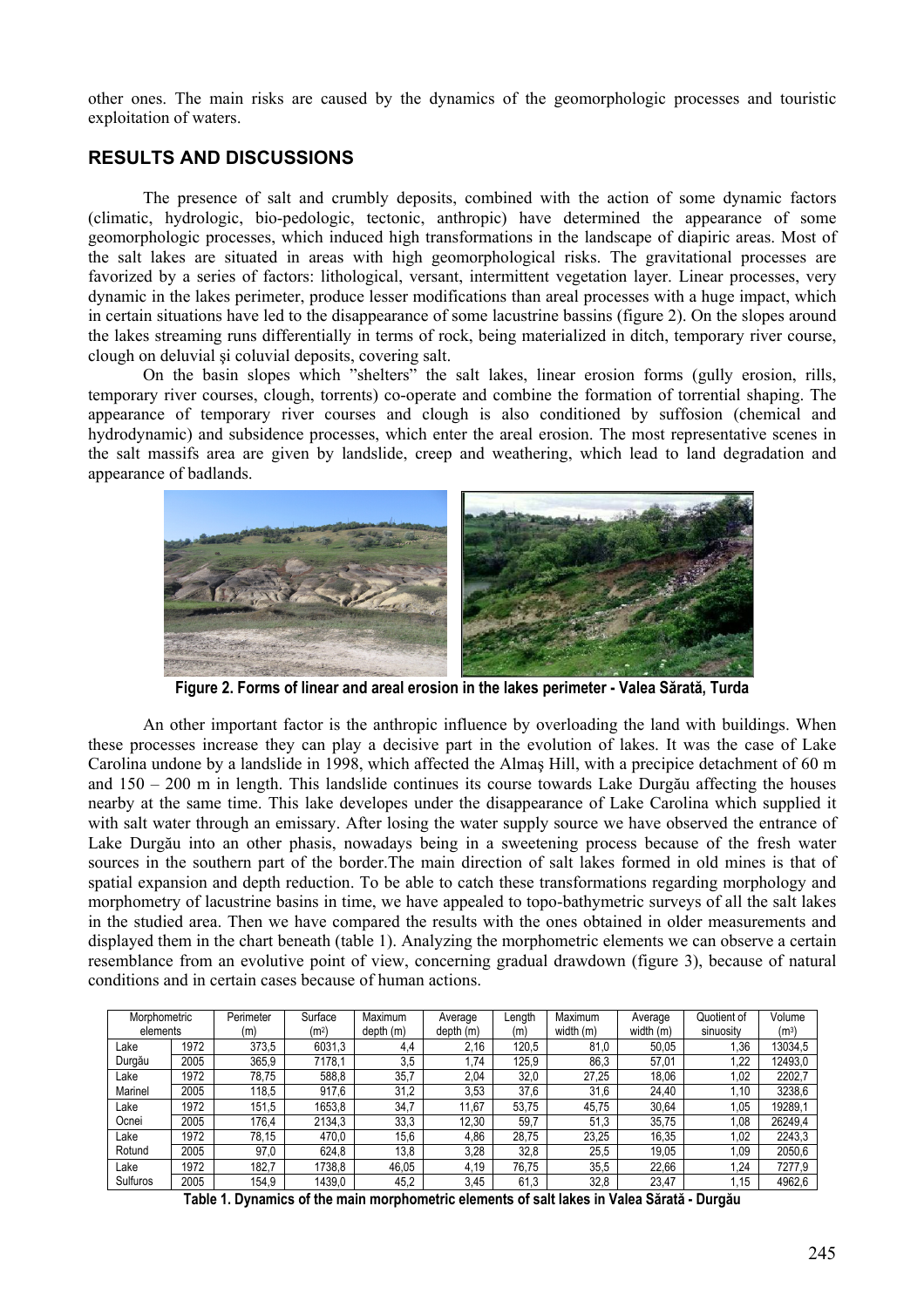Generally we can make a clear difference between karsto and anthroposaline salt lakes, on one hand and other types of lacustrine units (natural or anthropic), on the other hand, concerning silting process. There are no predetermined physical laws according to which salt lakes silt faster or slower than other kind of storages, this phenomenon varying in terms of lithology, morphometric characteristics of lakes (especially surface and depth), the shape of cuvets, presence or absence of immisaries etc.In the category of salt lakes the greatest dynamics is in the case of the anthroposaline ones, cavings and subsidences making the difference in relation to other types of lakes, including the karstosaline ones. Silting of anthroposaline lakes can be influenced, even "hurried", by human actions on these genetic types of lakes. When silting appeared in a natural way, it had a rather low rhythm, only on the bottom of Lake Marinel the thickness of accumulated sediments exceeds 4 m than the previous measurements (1972). Lake Ocnei and Lake Rotund have been designed for bathing and after the bank consolidation the anthropic influence has brought to morphologic changes, amplifying the decreasing of lacustrine depths.



**Figure 3. Variation of lakes depths from Valea Sărată – Durgău area** 

 A distinctive characteristic of salt lakes is heliothermy, due to salt distribution and thermic dynamics of water layers. As a result of the evolution of lacustrine units from the salt massifs, through caving, subsidence or erosion, and also because of the anthropic influence caused by a longer bathing programme, influencing the haline distribution, there are many cases when lakes that once have been heliotherme could not maintain this peculiarity or situations when this phenomenon is acting a short period of time.

 Variation in time of thermic stratification of the most representative lakes in Durgău complex has been realized by using a comparative analysis of data coming from older measurements and those achieved in field surveys in 2005 (figure 4).

Thus, if in the past times after some observations the highest values of water temperature have occured in the case of Lake Rotund being around 49.5°C, at 1 m deep, (July, 1933, I. Al. Maxim), these temperatures have decreased, in present time maximum being 28.8°C at 1.5 m deep. The same trend in the diminishing of vertical thermic variation is obseved in the case of Lake Ocnei, with lower values(1.6° C). The main factor of temperature decreases in the heliotherm layer is thought to be the intense exploitation of waters through bathing and usage of waters in treatment bases. To "preserve" this phenomenon the bathing programme should be well controlled, with a break of some hours to reestablish the normal distribution of the layers, as we can see in the case of Lake Ursu (Sovata).

## **CONCLUSIONS**

Risk has to be understood as a resultant of the relationship human-environment, whose resources they use and a relation between process or processes – society. Geomorphologic processes are generated by a series of factors: lithology, versant, intermittent vegetation layer, when these are amplified they can play a decisive part in the evolution of lakes. It was the case of Lake Carolina, destroyed by a landslide in 1998, which is not yet stabilized and probably will also affect the lake nearby (Lake Durgău). In time the modifications of the lacustrine cuvets have been emphasized after morphobathymetric measurements, observing a decrease of the main morphometric parameters. Concerning the anthropic risks generated by balneo-touristic exploitation,